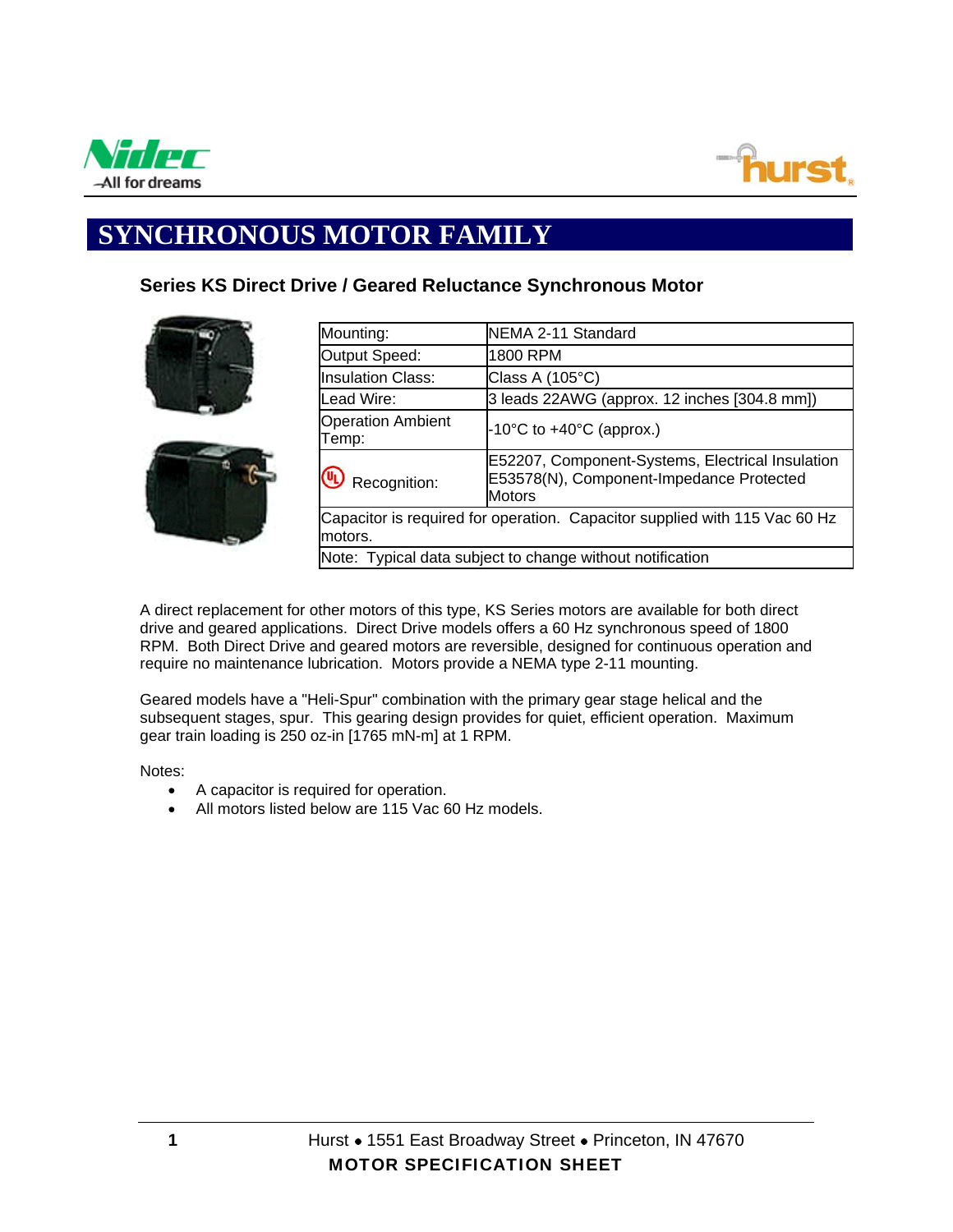



| <b>Model</b> | Part<br><b>Number</b> | Geared<br><b>Direct Drive</b> | <b>Rated</b><br><b>Torque</b><br>$(oz-in)$ | <b>Rated</b><br><b>Torque</b><br>$(mN-$<br>m) | Output<br><b>Speed</b><br><b>RPM</b> | Input<br><b>Power</b><br>watts | Full<br>Load<br><b>Temp</b><br><b>Rise</b><br>deg C | <b>Capacitor</b><br><b>Value</b><br>mfd | <b>Weight</b> Weight<br>(oz) | (g)    | <b>Maximu</b><br>m gear<br>train<br>loading | Case<br>Length<br>(in) | Case<br>Length<br>(mm) |
|--------------|-----------------------|-------------------------------|--------------------------------------------|-----------------------------------------------|--------------------------------------|--------------------------------|-----------------------------------------------------|-----------------------------------------|------------------------------|--------|---------------------------------------------|------------------------|------------------------|
| <b>KS</b>    | 2422-535              | Geared                        | 250                                        | 1765.4                                        |                                      | 7.5                            | 34                                                  | 0.85                                    | 34                           | 963.9  | X                                           | 2.531                  | 64.294                 |
| <b>KS</b>    | 2422-563              | Geared                        | 230                                        | 1624.2                                        | 1.5                                  | 7.5                            | 34                                                  | 0.85                                    | 34                           | 963.9  | X                                           | 2.531                  | 64.294                 |
| <b>KS</b>    | 2422-536              | Geared                        | 216                                        | 1525.3                                        | $\overline{2}$                       | 7.5                            | 34                                                  | 0.85                                    | 34                           | 963.9  |                                             | 2.531                  | 64.294                 |
| <b>KS</b>    | 2422-537              | Geared                        | 144                                        | 1016.9                                        | 3                                    | 7.5                            | 34                                                  | 0.85                                    | 34                           | 963.9  |                                             | 2.531                  | 64.294                 |
| <b>KS</b>    | 2422-538              | Geared                        | 108                                        | 762.6                                         | $\overline{4}$                       | 7.5                            | 34                                                  | 0.85                                    | 34                           | 963.9  |                                             | 2.531                  | 64.294                 |
| <b>KS</b>    | 2432-541              | Geared                        | 166                                        | 1172.2                                        | 6                                    | 10                             | 32                                                  | 1.3                                     | 42                           | 1190.7 |                                             | 3.333                  | 84.667                 |
| <b>KS</b>    | 2432-543              | Geared                        | 100                                        | 706.2                                         | 10                                   | 10                             | 32                                                  | 1.3                                     | 42                           | 1190.7 |                                             | 3.333                  | 84.667                 |
| <b>KS</b>    | 2432-547              | Geared                        | 66                                         | 466.1                                         | 15                                   | 10                             | 32                                                  | 1.3                                     | 42                           | 1190.7 |                                             | 3.333                  | 84.667                 |
| <b>KS</b>    | 2432-553              | Geared                        | 43                                         | 303.6                                         | 25                                   | 10                             | 32                                                  | 1.3                                     | 42                           | 1190.7 |                                             | 3.333                  | 84.667                 |
| <b>KS</b>    | 2432-555              | Geared                        | 36                                         | 254.2                                         | 30                                   | 10                             | 32                                                  | 1.3                                     | 42                           | 1190.7 |                                             | 3.333                  | 84.667                 |
| <b>KS</b>    | 2432-557              | Geared                        | 18                                         | 127.1                                         | 60                                   | 10                             | 32                                                  | 1.3                                     | 42                           | 1190.7 |                                             | 3.333                  | 84.667                 |
| <b>KS</b>    | 2442-559              | Geared                        | 11.5                                       | 81.2                                          | 100                                  | 10                             | 32                                                  | 1.3                                     | 40                           | 1134.0 |                                             | 2.875                  | 73.025                 |
| <b>KS</b>    | 2442-560              | Geared                        | 7.7                                        | 54.4                                          | 150                                  | 10                             | 32                                                  | 1.3                                     | 40                           | 1134.0 |                                             | 2.875                  | 73.025                 |
| <b>KS</b>    | 2442-561              | Geared                        | 5.7                                        | 40.3                                          | 200                                  | 10                             | 32                                                  | 1.3                                     | 40                           | 1134.0 |                                             | 2.875                  | 73.025                 |
| <b>KS</b>    | 2442-562              | Geared                        | 3.8                                        | 26.8                                          | 300                                  | 10                             | 32                                                  | 1.3                                     | 40                           | 1134.0 |                                             | 2.875                  | 73.025                 |
| <b>KS</b>    | 2412-588              | Direct Drive                  | 0.85                                       | 6.0                                           | 1800                                 | 10                             | 32                                                  | 1.3                                     | 34                           | 963.9  |                                             | 2.188                  | 55.563                 |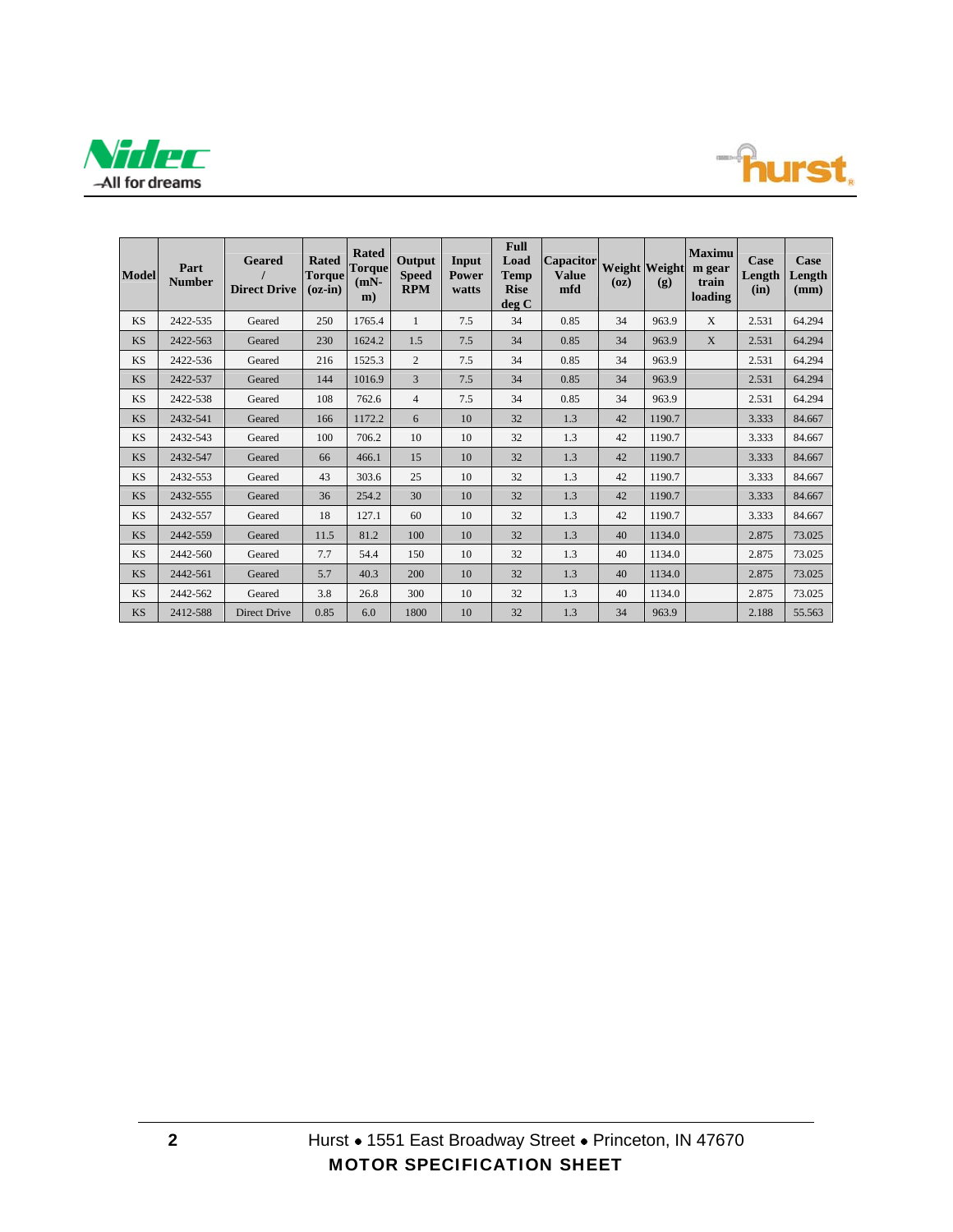



Direct Drive:

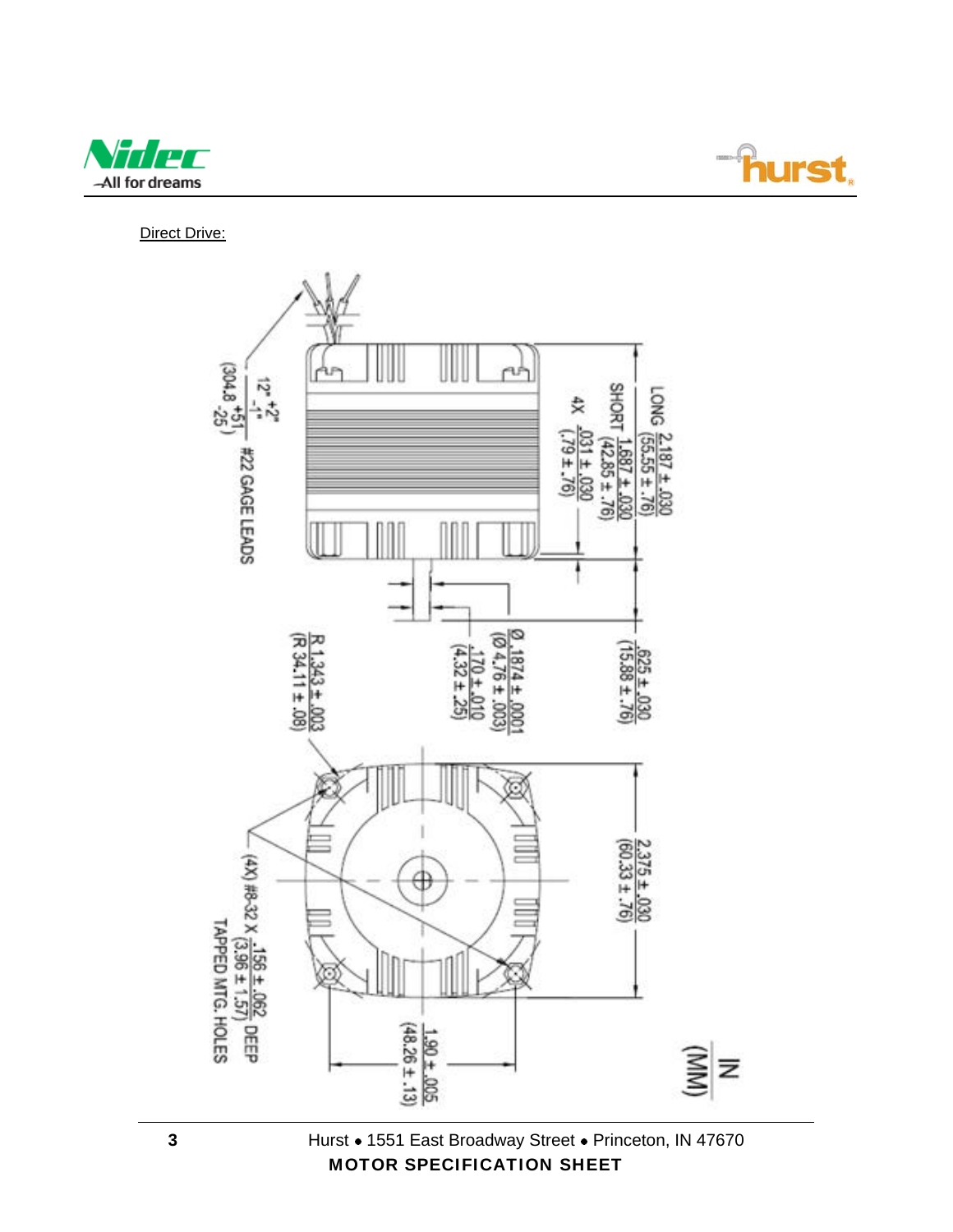



Geared:



4 Hurst • 1551 East Broadway Street • Princeton, IN 47670 MOTOR SPECIFICATION SHEET